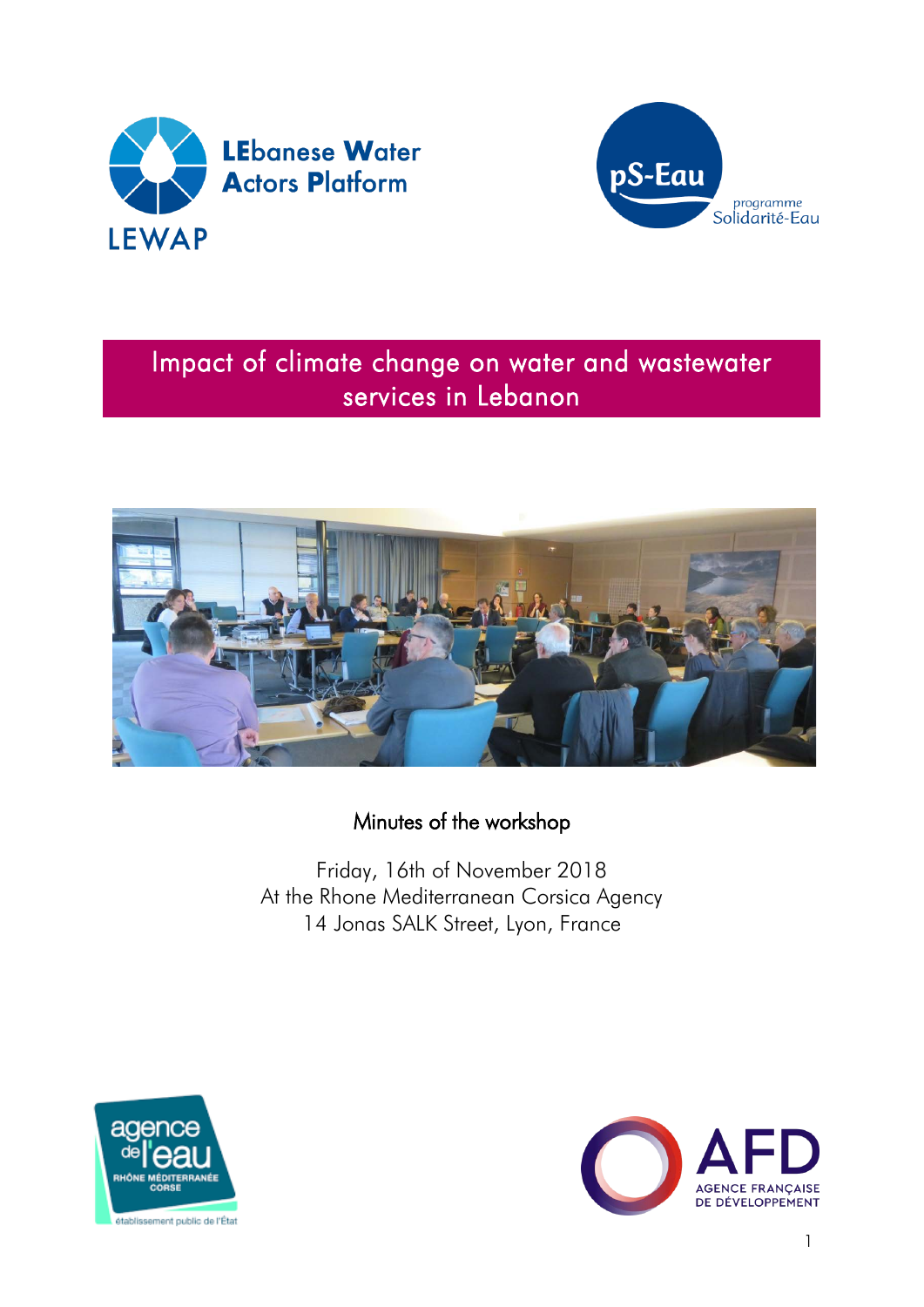## **OBJECTIVES**

Through presentations and exchanges with stakeholders of the Lebanese water and wastewater sector, this workshop aimed to:

- Make an inventory of the evolution of water availability in a context of climate change in Lebanon;
- Improve understanding of the issues faced by Lebanese actors to adapt to climate hazards;
- Understand the difficulties arising from the management of water and wastewater services;
- Develop a better appreciation of stakeholders involved in water, wastewater and climate change issues;
- To discuss the solutions that can be implemented in Lebanon, the conditions of their implementation, their advantages and limits.

## PROGRAM

#### 10:00 am – Welcoming session

Mr. Nicolas Guerin, Director of the Data, Royalties and International Relations Department at the Rhone Mediterranean Corsica Agency (AERMC)

#### 10:15 am – WASH services and climate change

Ms. Colette Genevaux, Project Officer, pS-Eau

## 10:30 am – Climate change adaptation strategy for Rhone Mediterranean Corsica catchment basin

Mr. Thomas Pelte, Expert Climate change, AERMC

#### 11:00 am – Hydrological functioning of Lebanese watersheds in the context of climate change

Mr. Antoine Allam, PhD Student, Saint-Joseph University and SupAgro Montpellier

## 11:30 am – Which governance for the irrigation in a context of water scarcity?

Mr. Nassim Abou Ahmad, Head of governance department, Litani River Authority

#### 12:00 pm – Round table: Impact of climate change on water and wastewater services in Lebanon

Mr. Jean Gebran, General Director of Beirut and Mount Lebanon Water Establishment

Mr. Khaled Obeid, General Director of North Lebanon Water Establishment

Mr. Rizk Rizk, General Director of Bekaa Water Establishment

## 2:00 pm – 4:30 pm Open forum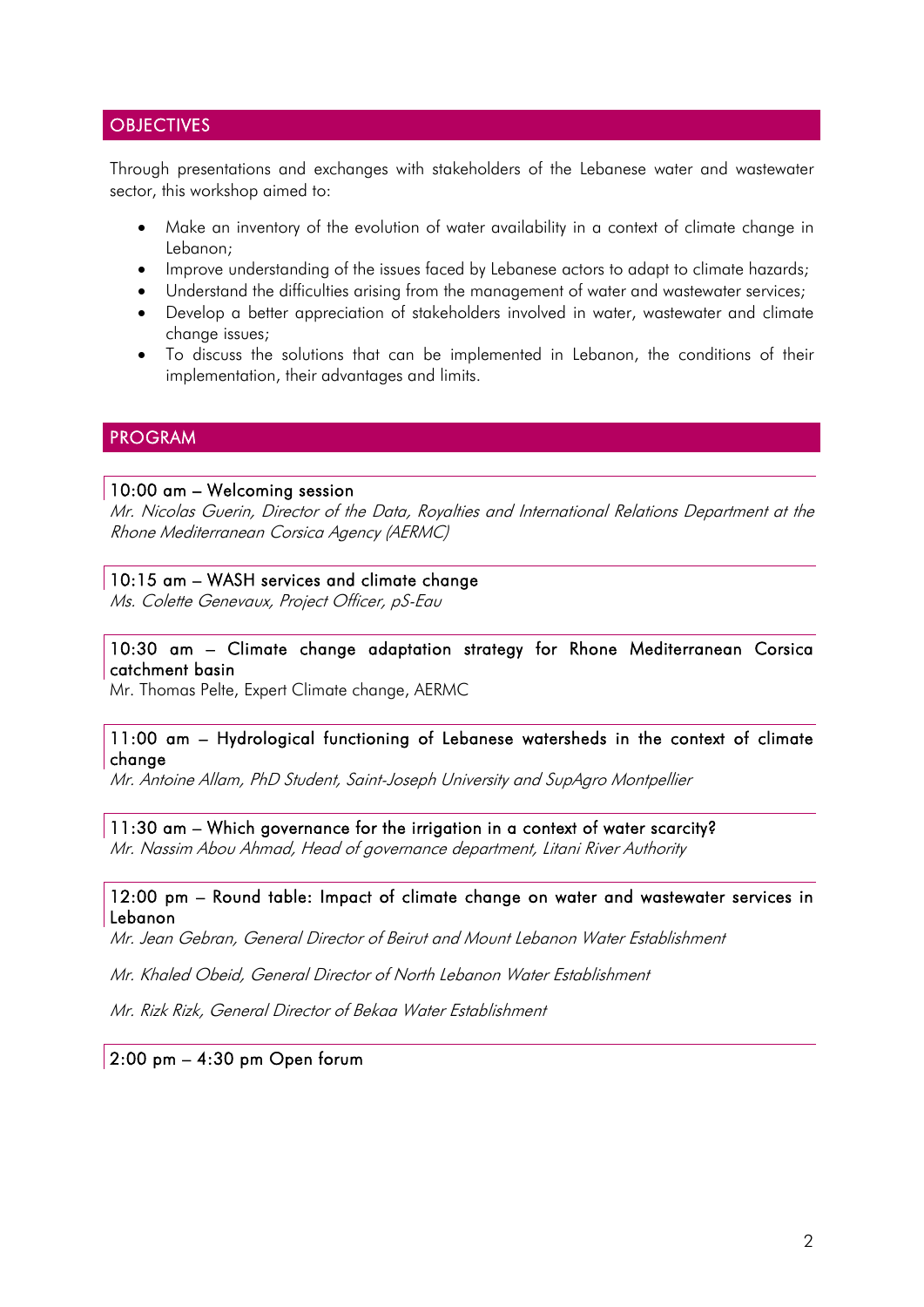## WELCOMING SESSION

Mr. Nicolas Guerin, Director of the Data, Royalties and International Relations Department at the Rhone Mediterranean Corsica Agency

AERMC intervenes in the fields of water, hygiene and sanitation at an international level. This involvement is divided into three components:

- Cooperation and international solidarity by supporting projects implemented by local authorities and non-governmental associations (example: pS-Eau and the LEWAP platform);
- Institutional cooperation with institutional partnerships between AERMC and basin organizations or states (example : Watershed Bassin of Souss Massa);
- Emergency aid.

Countries in the Mediterranean basin face similar challenges with resource management and climate change adaptation. As such, the Mediterranean basin is a priority area for the Water Agency to develop experience sharing among the countries of the Mediterranean.

This meeting was set in the aftermath of the Water and Climate Change Symposium, organized in partnership with the six French Water Agencies, and attended by members of the Lebanese delegation.

## WASH SERVICES AND CLIMATE CHANGE

Ms. Colette Genevaux, Project Officer, pS-Eau

Since 2015, pS-Eau has facilitated a working group on climate change in order to understand the risks and challenges of water and sanitation services and improve the understanding of adaptation and mitigation measures.

As part of this work, a [pamphlet](https://www.pseau.org/outils/ouvrages/ps_eau_wash_services_and_climate_change_2017.pdf) and a quide on water, hygiene and sanitation services and climate change were published by pS-Eau.



The presentation underlines the following points:

- The main climatic hazards;
- Impact on water supply;
- Impacts on sanitation;
- The principles of adaptation and mitigation;
- The major stages of adaptation (assessing risks, developing and implementing solutions, monitoring and building on experiences);
- Adaptation to impacts on the quality of the drinking water supply services;
- Adaptation to impacts on the operation of the sanitation services;

[Download the presentation](https://www.pseau.org/outils/ouvrages/ps_eau_les_services_d_eau_et_d_assainissement_face_au_changement_climatique_ps_eau_2018.pdf)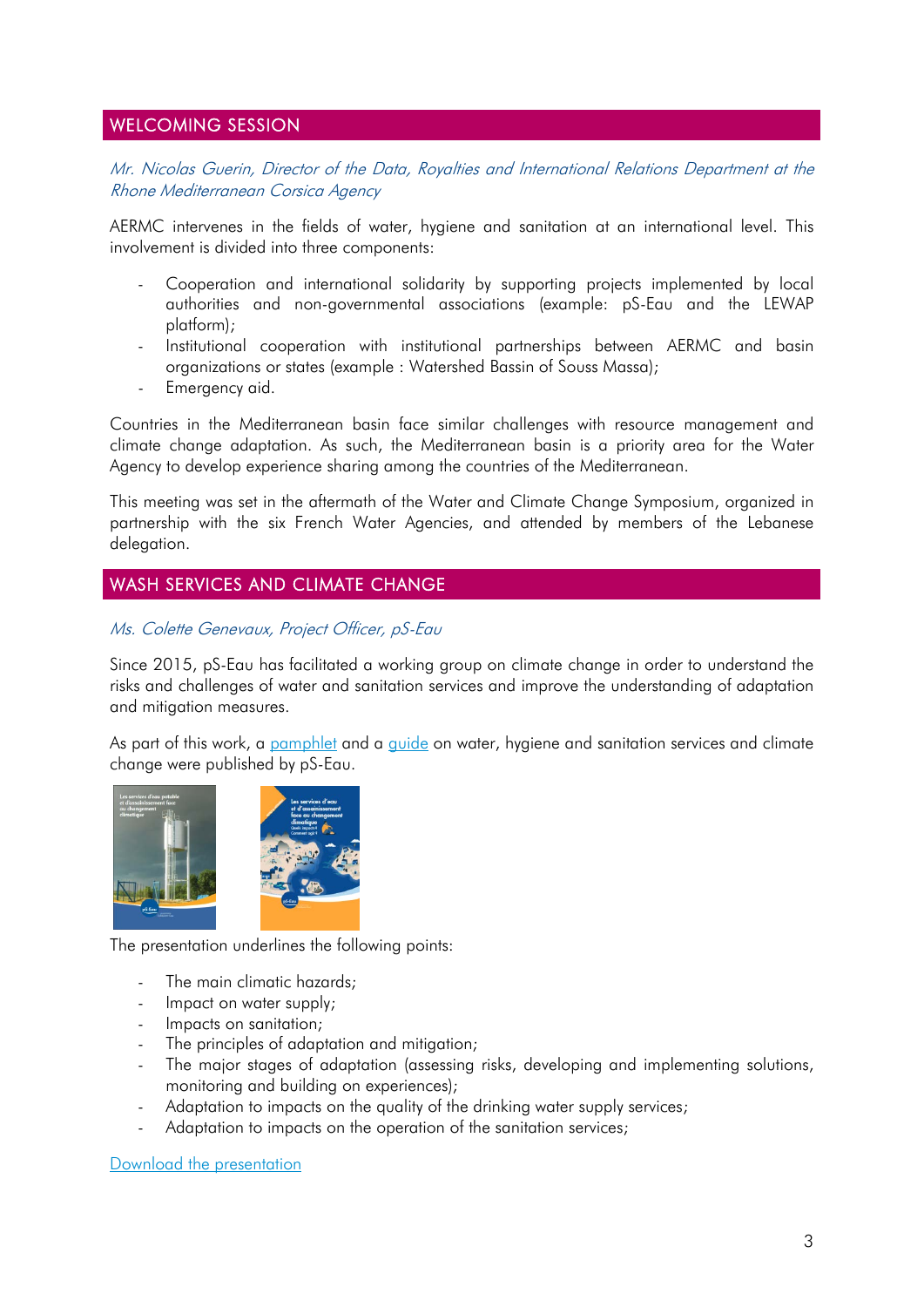## CLIMATE CHANGE ADAPTATION STRATEGY FOR RHONE MEDITERRANEAN CORSICA CATCHMENT BASIN

## Mr. Thomas Pelte, Expert Climate change, AERMC

In 2014, the AERMC was the first to adopt an adaptation strategy for climate change.

This strategy, which was submitted to water stakeholders, includes:

#### - Review of scientific knowledge;

- Identification of priority areas through a methodology to assess the vulnerability of territories defined as the product of sensitivity by exposure;
- Toolbox of about sixty solutions;
- Characterization of the level of efforts to be provided according to the territories;

Climate change exacerbates pre-existing issues and problems.

[Download the adaptation strategy for climate change \(French\)](https://www.eaurmc.fr/jcms/dma_40408/fr/plan-de-bassin-d-adaptation-au-changement-climatique)

## HYDROLOGICAL FUNCTIONING OF LEBANESE WATERSHEDS IN THE CONTEXT OF CLIMATE CHANGE

## Mr. Antoine Allam, PhD Student, Saint-Joseph University and SupAgro Montpellier

After presenting the Lebanese climate and characterizing the different watersheds and hydrological regimes, this presentation looks at the impacts of climate change on:

- The hydrological regimes (no change in average rainfall but increase in the variability of seasonal rainfall patterns);
- The evolution of temperatures (increase of 2° since the 1970s);
- The evolution of the sources' flows;
- The evolution of the snow cover (loss of 30% of its surface and 50% of its thickness) and its early melting (10 to 15 days).

Avenues for reflection have been identified in order to promote a continuous review of management strategies, integrate young people in the search for solutions at the local level, raise awareness, and reinforce scientific research.

#### [Download the presentation](https://www.pseau.org/outils/ouvrages/universite_saint_joseph_fonctionnement_hydrologique_des_bassins_versants_libanais_contexte_de_changement_climatique_2018.pdf)

## WHICH GOVERNANCE FOR THE IRRIGATION IN A CONTEXT OF WATER SCARCITY?

## Mr. Nassim Abou Ahmad, Head of governance department, Litani River Authority

After explaining the context of creation, the mandates, and the competences of the Litani River Authority; this presentation details the stakes and consequences of global warming on the Litani basin:

- Negative impact of climate change on agricultural yields when 50% of agricultural land in Lebanon is located in the Upper Litani Basin;
- Part of **irrigation schemes is unrealistic** due to the evolution of resources availability;
- Sanitary impact of water pollution with discharge of domestic and industrial wastewater without treatment in the Litani river;
- Absence of control of abstractions on groundwater, springs and rivers.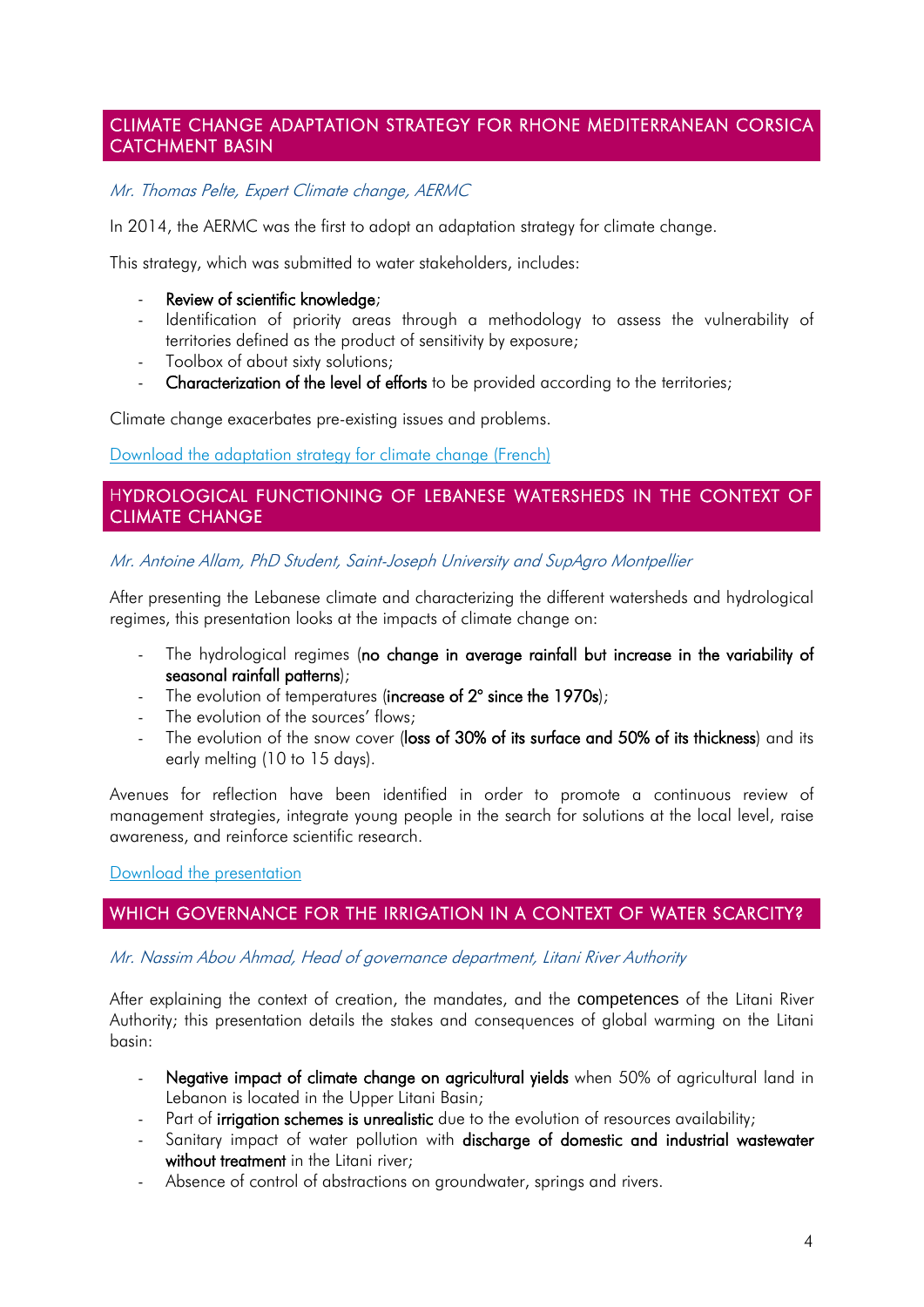In response to these challenges, solutions have been identified to promote water demand management, control resource withdrawals, have groundwater management plans, and develop rainwater harvesting systems.

[Download the presentation](https://www.pseau.org/outils/ouvrages/office_national_du_litani_climate_change_effect_on_irrigation_2018.pdf)

## ROUND TABLE: IMPACT OF CLIMATE CHANGE ON WATER AND WASTEWATER SERVICES IN LEBANON

## Mr. Jean Gebran, General Director of Beirut and Mount Lebanon Water Establishment

The institutional framework of the sector is defined by law 221/2000 which created the four Water Establishments. In April 2018, the Parliament adopted the Water Code, Law 77/2018, which entry into force will be effective after the adoption of the decrees of application.

This presentation is about:

- The jurisdiction of the Water Establishment of Beirut and Mount Lebanon;
- Characterization of available resources (dam, sources and wells);
- Water balance with the existence of large deficits of water supply;
- The main challenges: lack of staff, limited water resources, deterioration of quality, the importance of leaks and cuts in water supply;
- The consequences of climate change with saline intrusions, increase in water levels, increase in risk of fire...

To meet these challenges, mitigation measures are proposed such as improving storage capacities (groundwater recharge, rainwater harvesting), re-using treated wastewater, enhancing the performance of irrigation, reinforcing controls on water withdrawals, and setting up of volumetric pricing. Emphasis must also be placed on awareness to reduce water consumption.

## [Download the presentation](https://www.pseau.org/outils/ouvrages/etablissement_des_eaux_de_beyrouth_et_mont_liban_bmlwe_current_challenges_and_future_plans_to_mitigate_climate_change_2018.pdf)

## Mr. Khaled Obeid, General Director of North Lebanon Water Establishment

The Water Establishments of North Lebanon and Beirut and Mount Lebanon observe similar problems with climate change. In order to cope with them, reforms, mitigation and adaptation measures are planned by the Water Establishment of North Lebanon:

- Develop a strategic vision and clarify the institutional framework;
- Strengthen regional cooperation and facilitate the transfer of skills;
- Long-term water management plan;
- Strengthen the role of civil society;
- Demand regulation with volumetric pricing;
- Increased irrigation performance and re-use of treated wastewater;
- Awareness campaigns.

[Download the presentation](https://www.pseau.org/outils/ouvrages/etablissement_des_eaux_du_liban_nord_l_impact_du_changement_climatique_sur_les_services_d_eau_et_d_assainissement_au_liban_eenl_1970.pdf)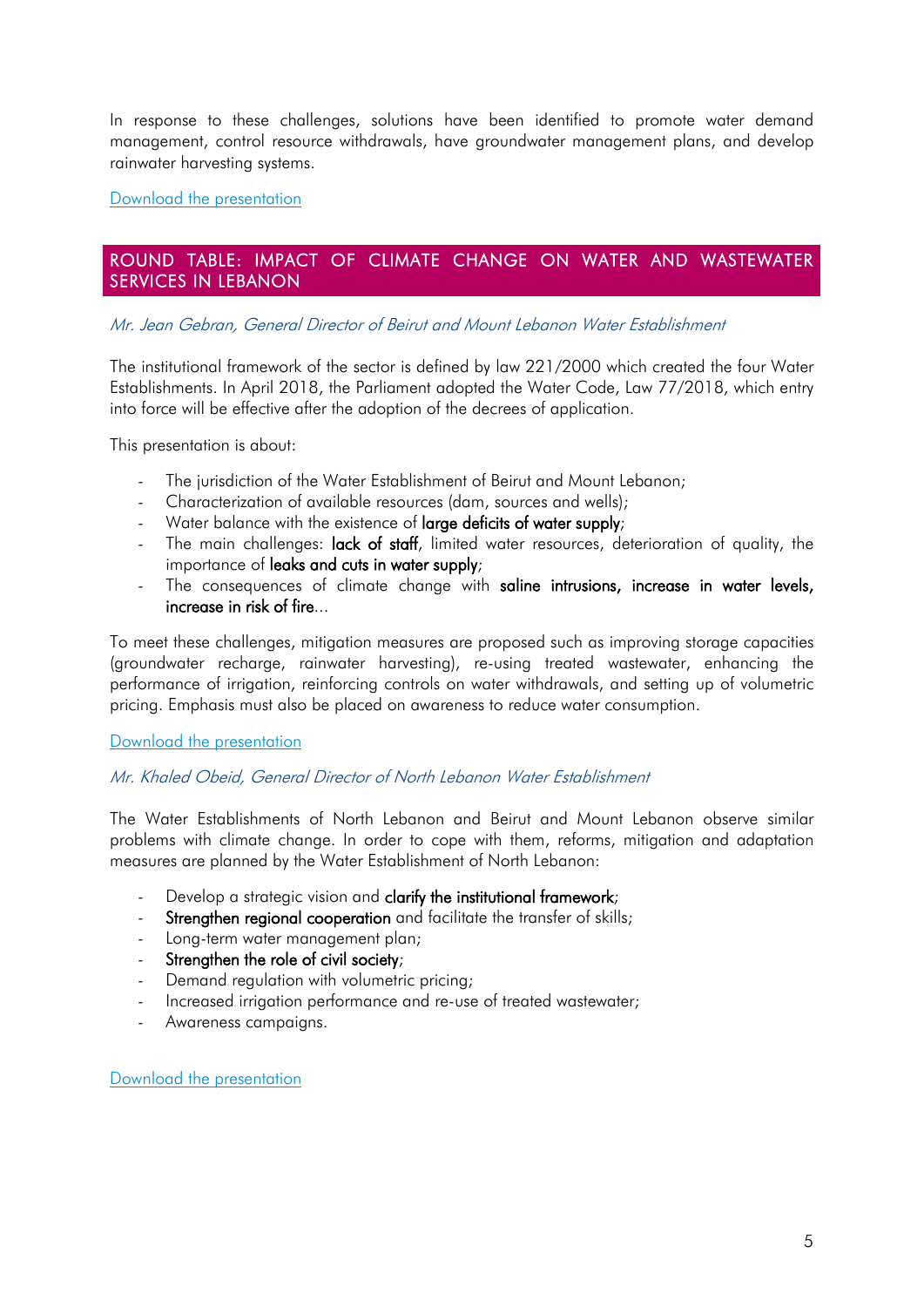## Mr. Rizk Rizk, General Director of Bekaa Water Establishment

In his presentation, Mr. Rizk Rizk emphasized on the importance of behavior changes. In Lebanon, where water is perceived as a gift from God, it is difficult to achieve cost recovery of water services. Significant advocacy should be conducted to allow users to understand the need to pay for waste water treatment as well.

During their lives, people can notice the impacts of climate change (example: evolution of the snow cover on the Lebanese mountain). This perception does not, however, call into question consumption behaviors that have changed significantly over the past 50 years with an increase in water consumption. The focus should be on awareness, so that users understand the implications of climate change and modify their behavior accordingly.

The problems encountered by the Bekaa Water Establishment are similar to those of the two other Water Establishments. In addition, there is significant demographic pressure following the influx of one million refugees while the population of the Bekaa is 800,000 inhabitants.

[Download the presentation](https://www.pseau.org/outils/ouvrages/etablissement_des_eaux_de_la_bekaa_ressources_en_eau_et_changement_climatique_etablissement_des_eaux_de_la_bekaa_2018.pdf)

## OPEN FORUM

## METHODOLOGICAL OVERVIEW

Participants were asked to submit written questions about what they wished to further explore on the second part of the day. The questions submitted had to be related to the theme of the day and enable participants to learn and share in smaller groups.

The prioritization, the grouping and the choice of the subjects discussed, were thought out, and decided collectively. Questions and topics that could not be addressed are kept as an appendix for record.

The participants were divided into three discussion groups, with representatives of the Lebanese delegation in each group. The organization of the groups was done in self-management. In each group, a reporter was appointed for the restitution of the exchanges in plenary. At the end of the workshop, each reporter presented a summary of the discussions.

This method of facilitation enabled all the participants in the workshop to go into depth regarding some subjects and encourage their involvement. The dynamics of exchanges had been strengthened by the allocating the participants into small groups. This format allowed them to interview the Lebanese representatives on the functioning of the sector and the difficulties encountered.

## SELECTED THEMES

- $\triangleright$  Technical solutions
- **►** Communication and awareness
- $\triangleright$  Institutional framework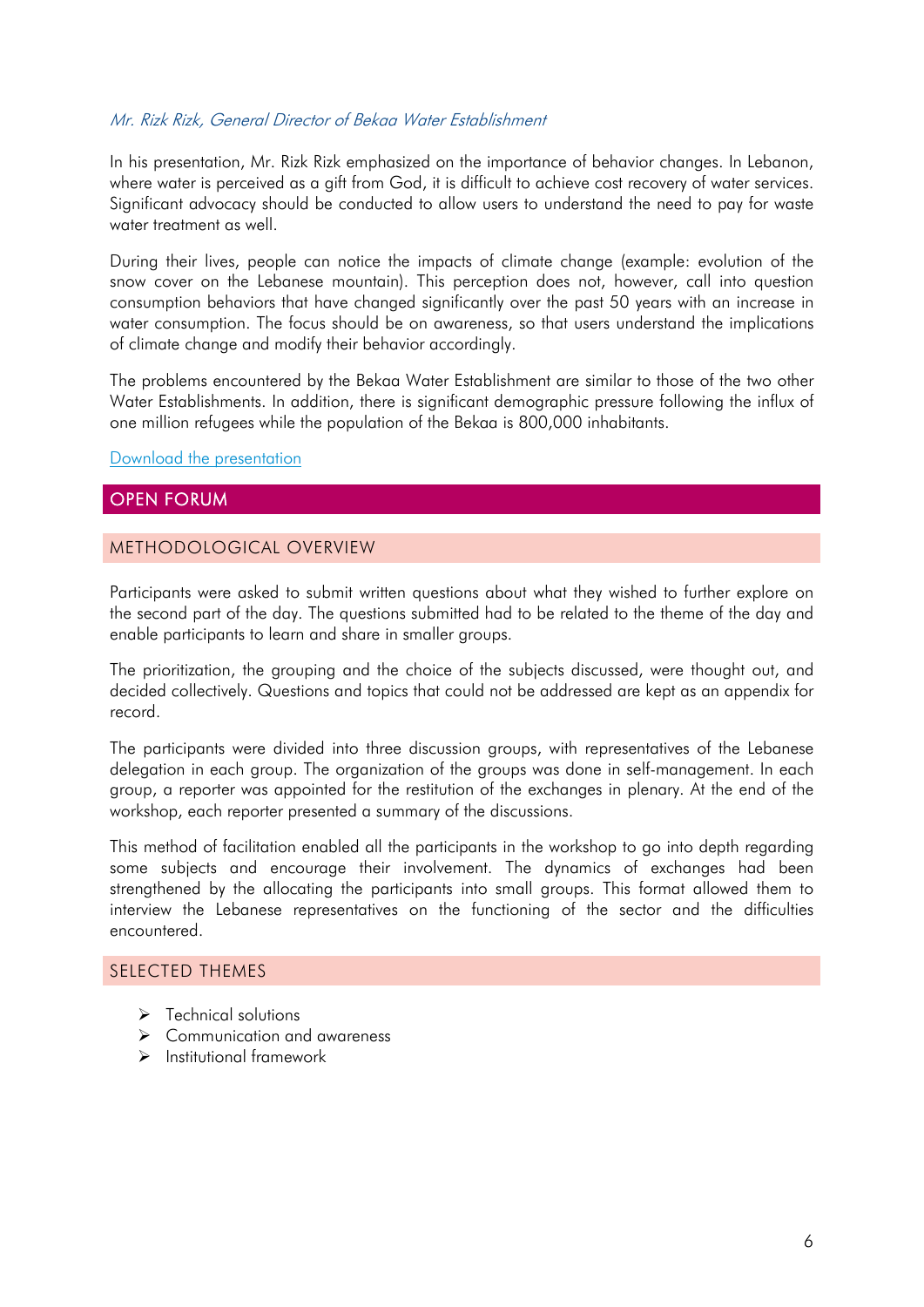## SYNTHETIC RESTITUTION OF EXCHANGES

#### Technical solutions

Optimize water usage: the agricultural sector accounts for 80% of the Lebanese water consumption. In order to reduce consumption, irrigation techniques should be improved by renovating irrigation canals and developing drip irrigation.

New water resources: interest in improving the exploitation of existing water resources (rainwater harvesting systems) before moving towards new resources (desalination).



Developing renewable energies: recover the energy produced by fecal sludge thanks to biogas units; develop the use of solar energy.

Storage: use snow dams, reinforce infiltration into the soil. Use surface water as a priority and conserve groundwater for strategic storage.

Natural waste water treatment: a solution was adapted to the Lebanese context and to encourage communities of less than 2000 p.e.

Communication and awareness

#### Questions:

- How to raise awareness to introduce behavior change?
- Which actors are responsible for implementing awareness-raising activities?
- How to facilitate citizen participation?

Finding: institutional actors are aware of the challenges of climate change. The challenge lies in the awareness of the population.

Water Establishments: create internal and external departments for communication and awareness.

Ministry of Energy and Water: promote transition toward volumetric pricing.

Education: the need to introduce the theme of climate change into the curriculum, train teachers, and ensure exemplary behaviors within schools (recycling, saving water, waste water treatment…).

Citizen participation: encourage dialogue, share

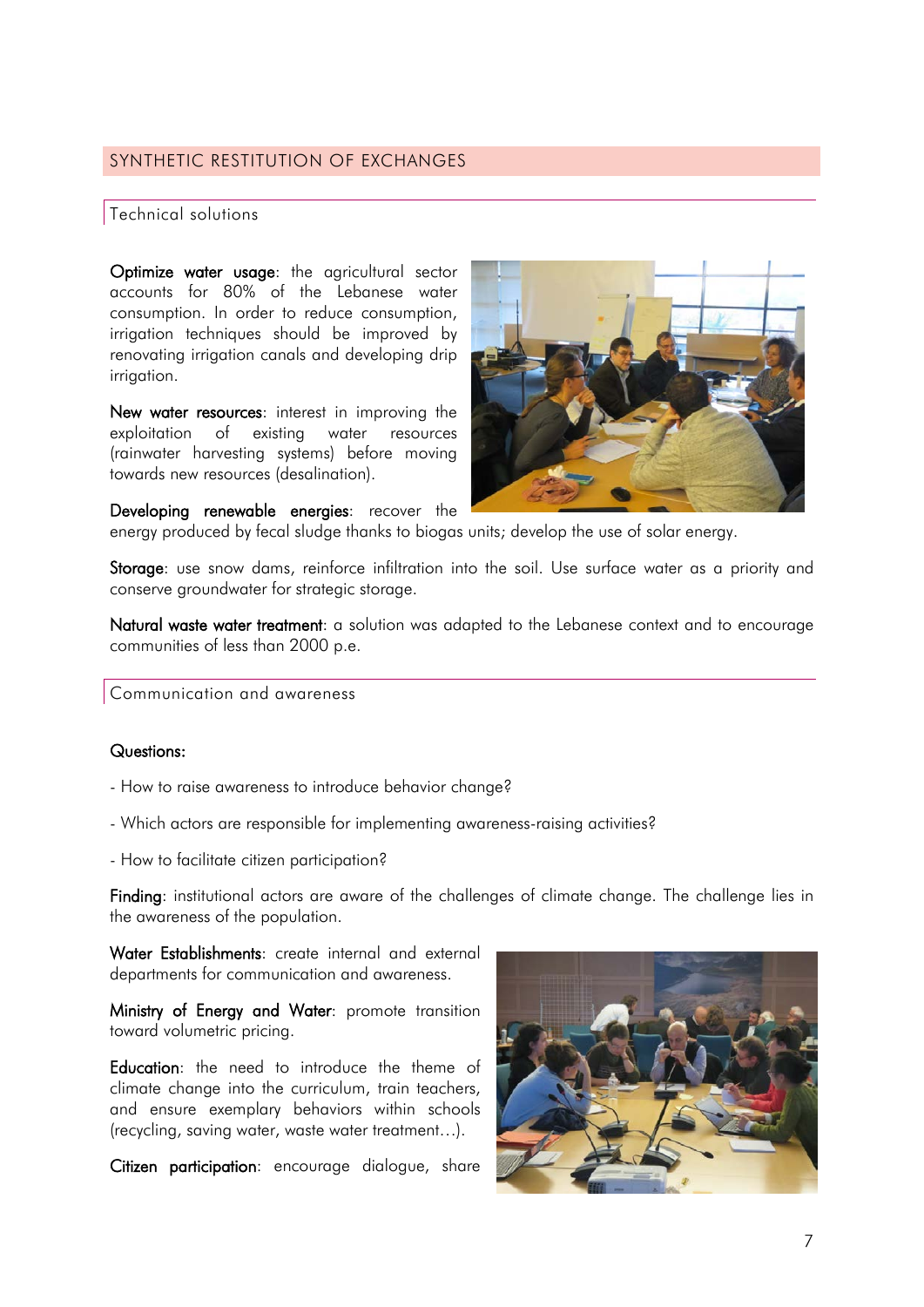issues, and increase transparency. Rely on facilitators to ensure awareness at the territorial level.

Pilot projects: encourage the development of pilot projects at the community level to develop exemplarity and implement awareness-raising activities.

Temporality of solutions: the urgent and short-term with implementing the Water Code (prohibition of water withdrawals, etc.), the medium-term to encourage through communication, and the longterm with the evolution of representations on the environment through education.

## Institutional framework

Policing of water: the Water Code (Law 77/2018) provides for the creation of water policing. Prior work had been done in consultation between the National River Authority and the municipalities. Municipal officers have been trained to identify polluting industries. Many conflicts were raised with industries, but links have been reinforced with municipalities. The current challenge is how to maintain the coordination between the LRA and municipalities.

Involvement of the private sector: Water Establishments are legally in charge of the operation and maintenance of wastewater treatment plants. In the absence of financial and technical capacities, the Ministries of Energy and Water and the Council for the Development of Reconstruction entrust this management provisionally to the private sector.

Conflicts of use: existence of conflicts between central and regional institutions over the allocation of water resources (example: source of Anjar).



Governance: the necessity to develop watershed management and engage in a process of decentralization of water management.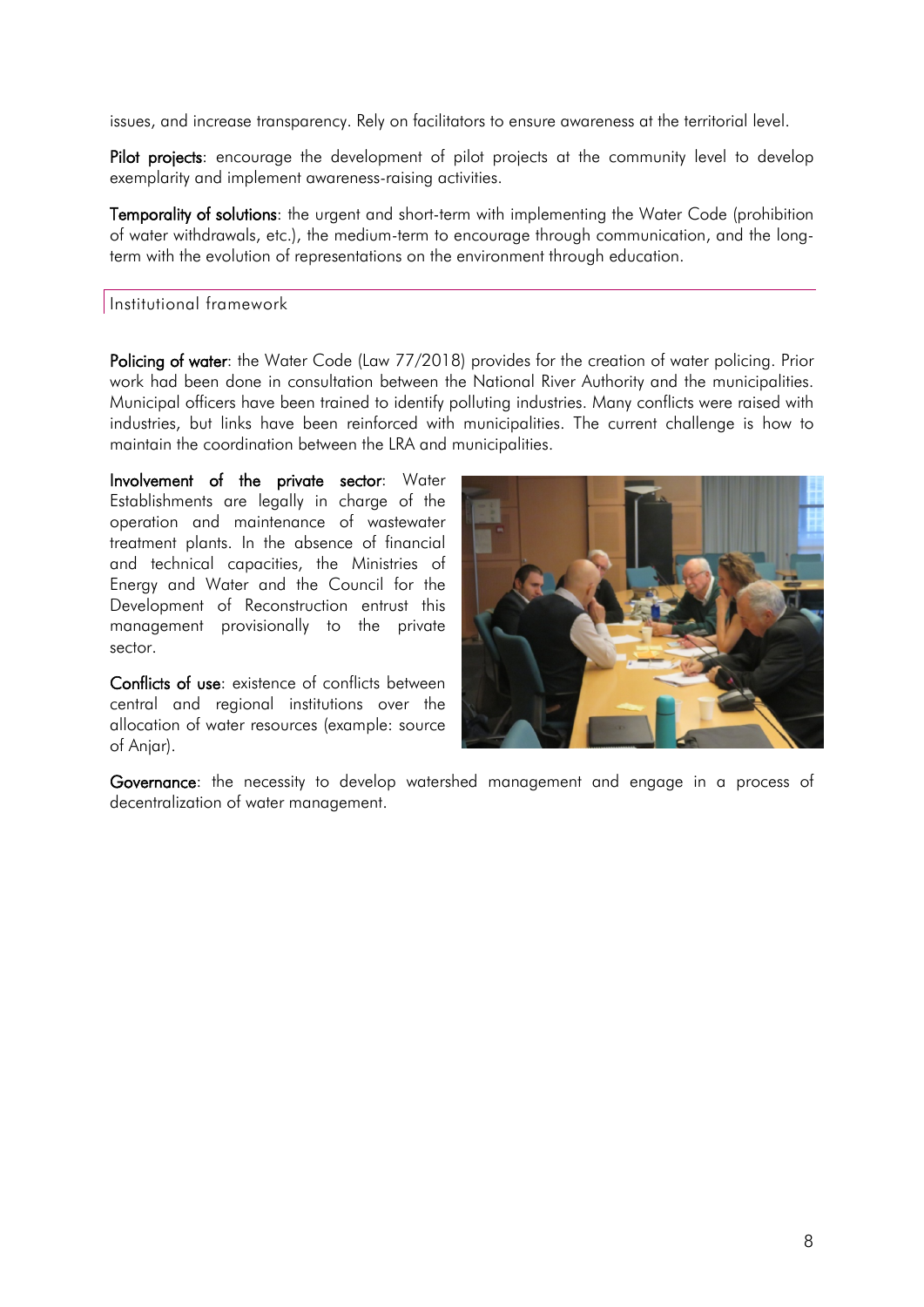## OPEN FORUM: SUBJECTS SUBMITED BY PARTICIPANTS

Institutional framework How can local institutions improve the waste water services? How can local authorities and other stakeholders be involved? Can coordination between stakeholders be reinforced by working toward adaptation to climate change? Can a coordination be done between Water Establishments in order to share experiences and reduce costs? How can the private sector be involved in the water sector? How competences for water and wastewater services would be distributed? Which institutional solutions limit the impact of refugees on the environment? Is there water policing? What are the types of scholar training sciences and water related issues? Which job opportunities are there within central and regional institutions, municipalities and private sector? How is the distribution of competences organized for collective sanitation between Water Establishments and Municipalities? How is this distribution organized financially? Which distribution of competences for groundwater is there? What are the obstacles to cooperate with municipalities? Technical solutions technique To improve storage capacities, is it better to focus on dams or wells? What prospective research for new sources of water is there? What are the technological choices for the sanitation of small communities? How can the quality of water and sanitation services in small towns in Lebanon be improved? Energy and treatment: what issues, what solutions? Communication and awareness How can the culture of water saving at the level of each individual be spread? How can climate change adaptation through awareness campaigns be improved? Awareness raising and training of actors to save resources Can democracy participate in better resource management? Should awareness departments be set up within Water Establishments? What would their missions be? Philosophical questions Will water be a rare economic asset? How to define water ownership in Lebanon Should an international water code be adopted? How can national strategies be differentiated from programs of international organizations? Are they suitable? Data collection monitoring Are there any scientific and laboratory resources to analyze pollution and mitigate the impacts on public health? Is there an aggregation of water data in qualitative and quantitative terms? If so, how accessible? In which format? How often is the update done?

Distribution of water resources

Is there an opportunity to initiate IWRM procedures aside from the Litani?

How water resources are shared? Are there conflicts of use?

How transboundary basins can be managed?